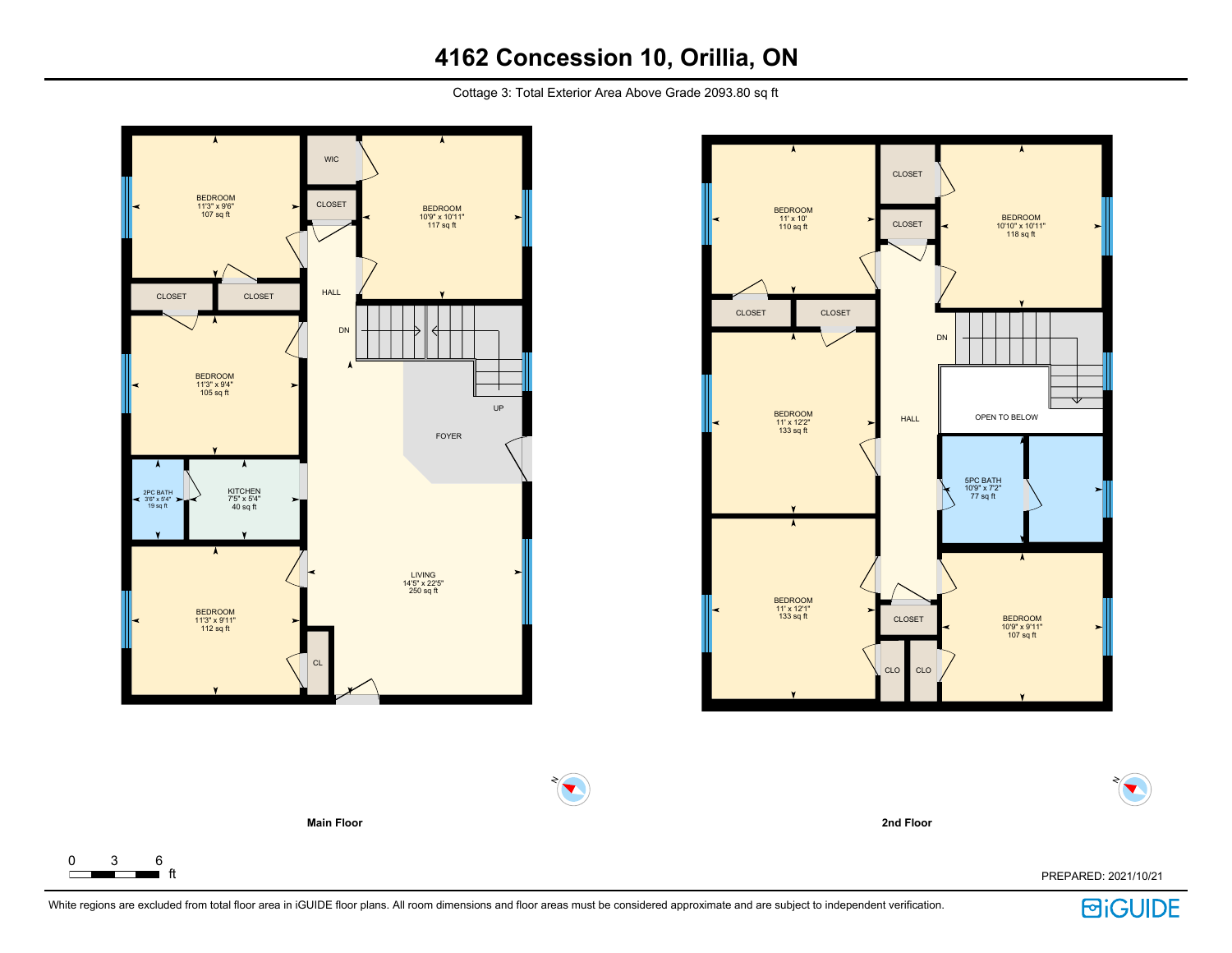**Main Floor** Total Exterior Area 1049.36 sq ft

Total Interior Area 958.08 sq ft





N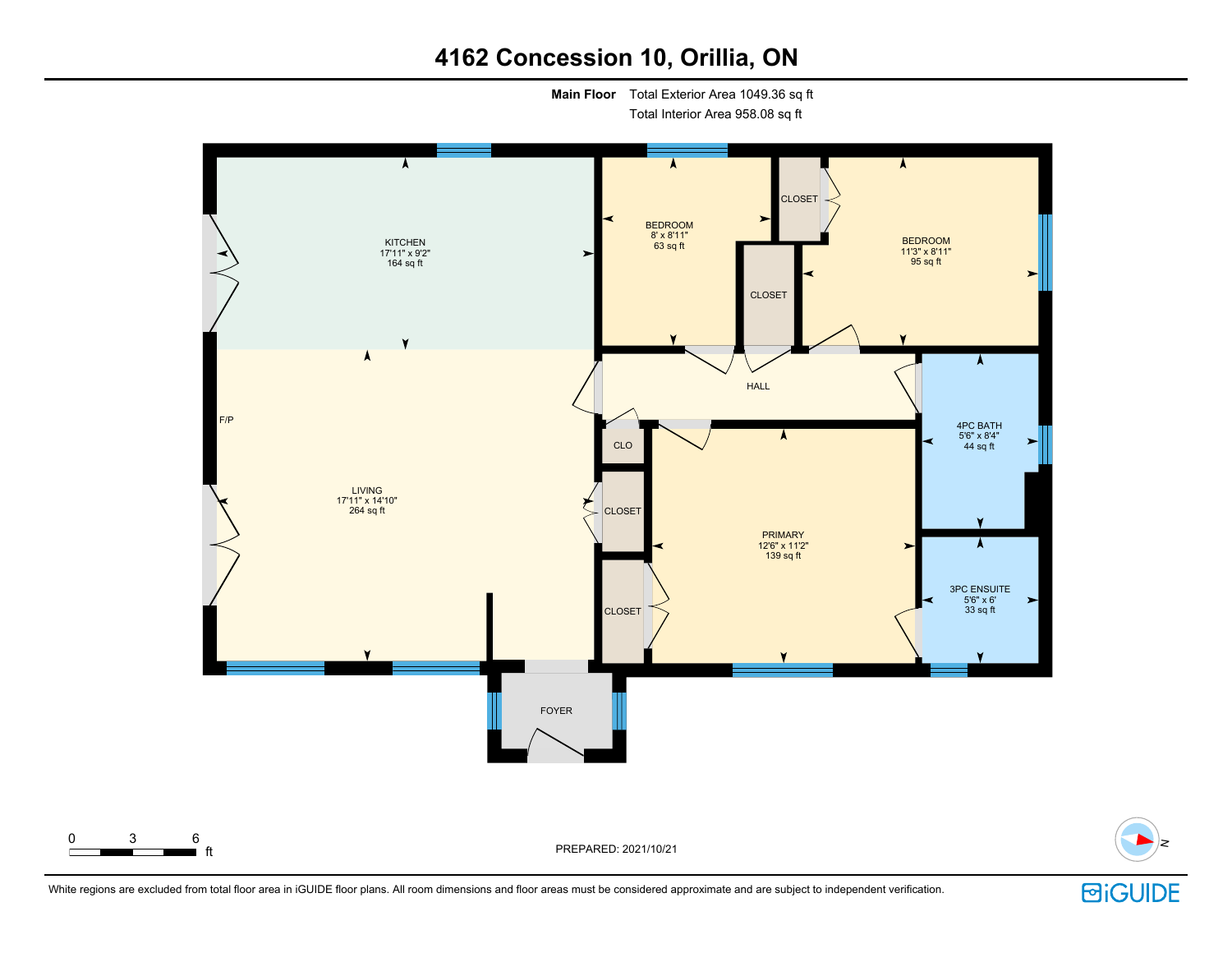**Main Floor** Total Exterior Area 1984.57 sq ft Total Interior Area 1846.65 sq ft





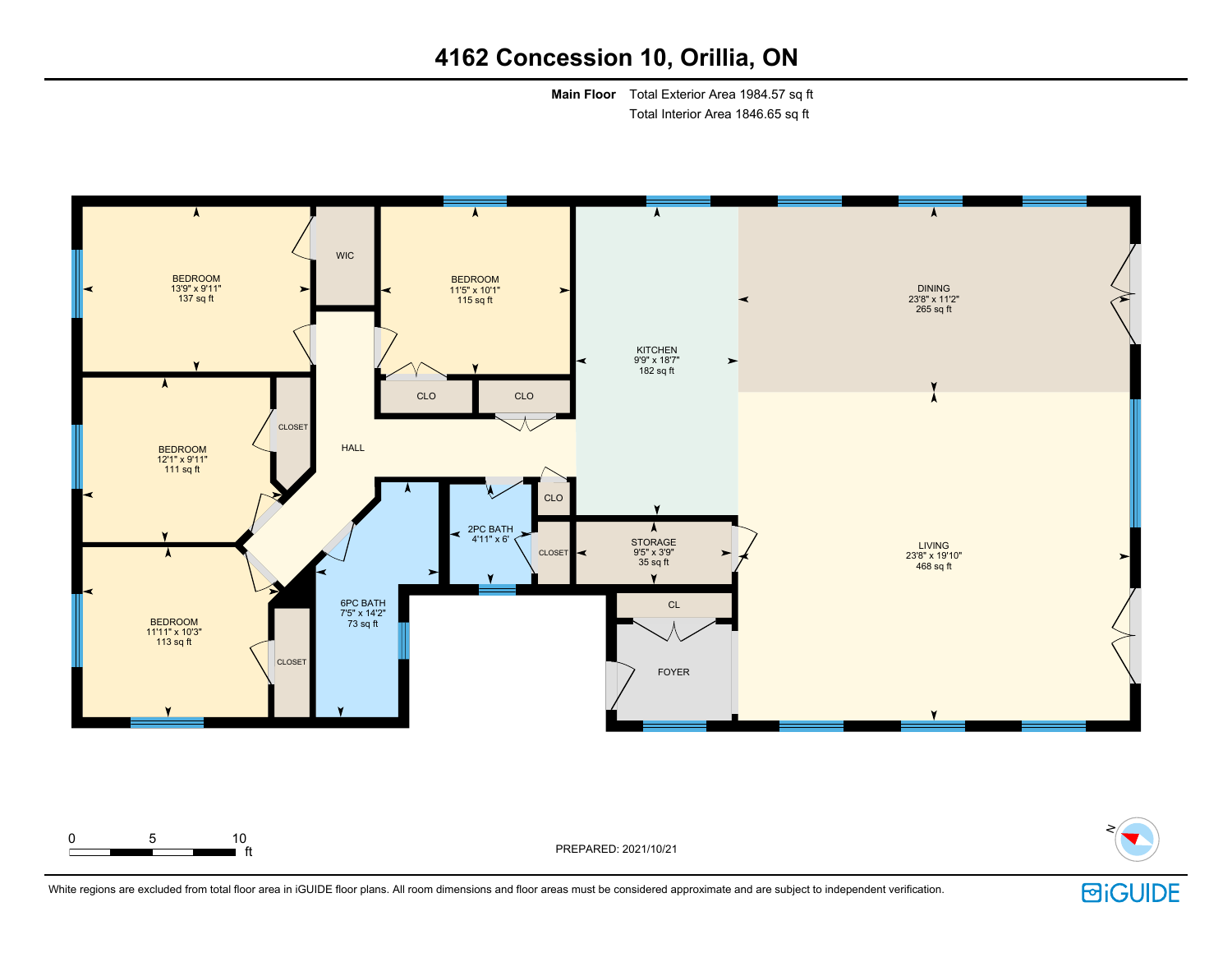**Main Floor** Total Exterior Area 1068.75 sq ft

Total Interior Area 982.09 sq ft





N

White regions are excluded from total floor area in iGUIDE floor plans. All room dimensions and floor areas must be considered approximate and are subject to independent verification.

**BiGUIDE**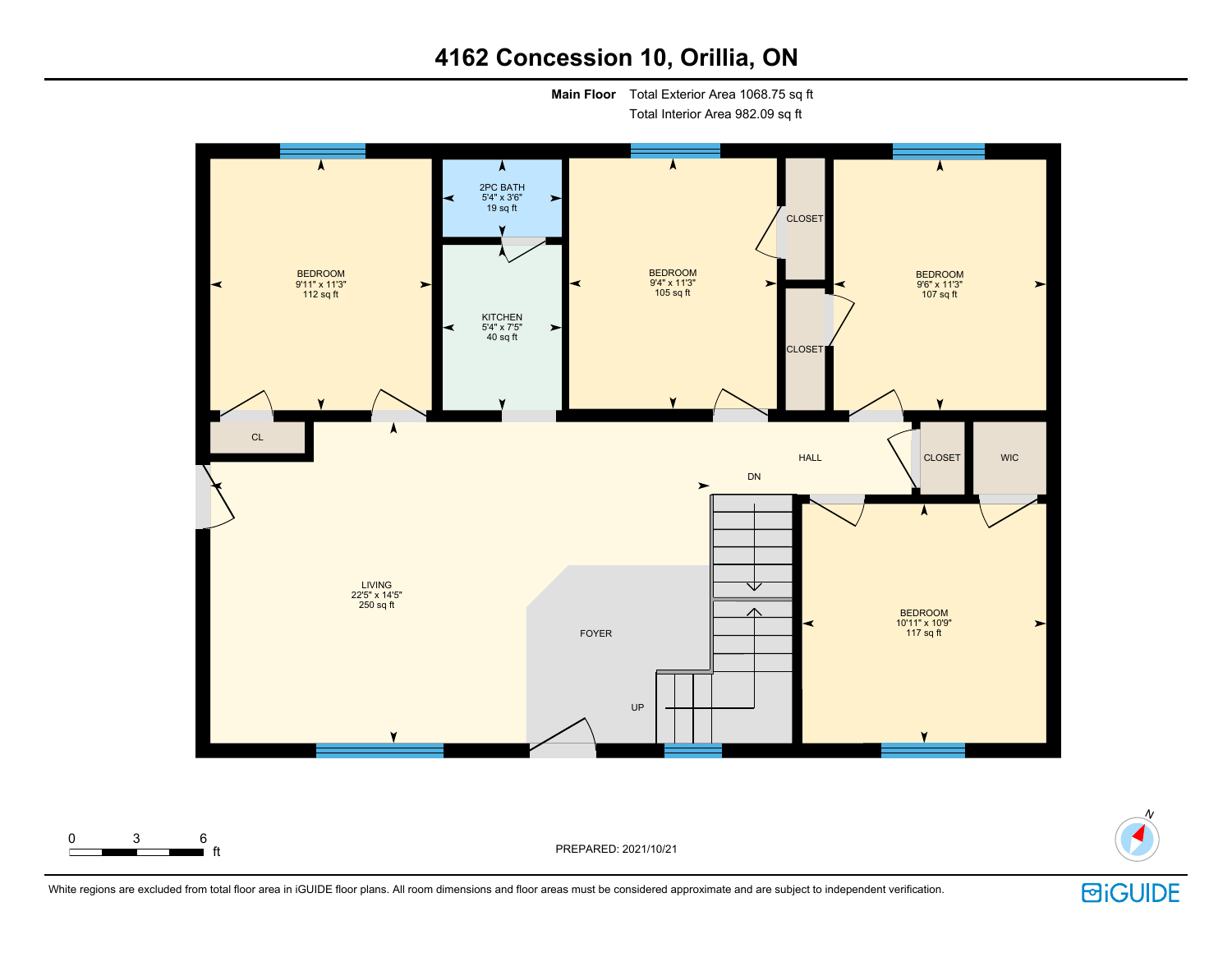**2nd Floor** Total Exterior Area 1025.05 sq ft

Total Interior Area 938.61 sq ft





N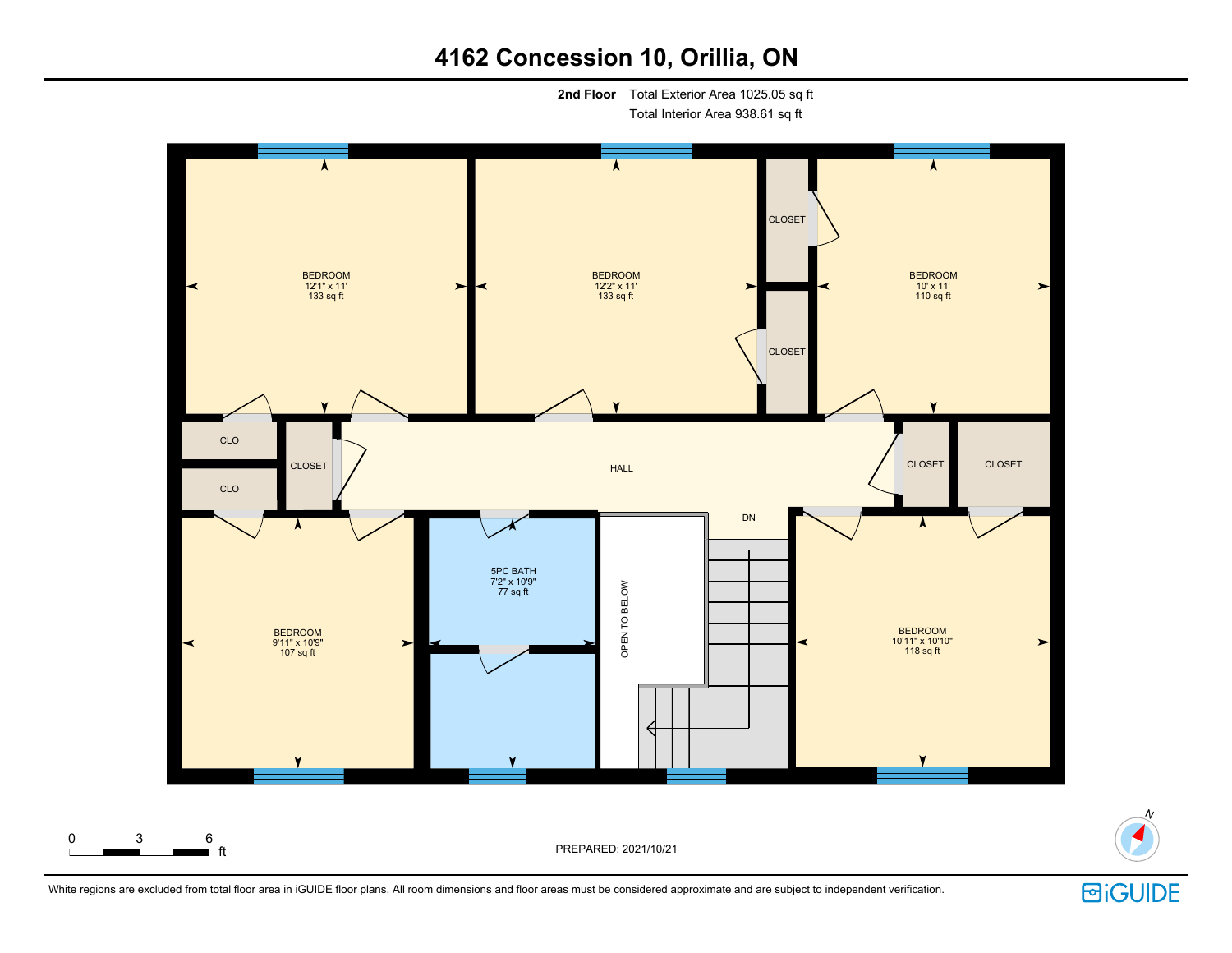# **Property Details**

#### **Room Measurements**

Only major rooms are listed. Some listed rooms may be excluded from total interior floor area (e.g. garage). Room dimensions are largest length and width; parts of room may be smaller. Room area is not always equal to product of length and width.

### **Cottage 1**

MAIN FLOOR 3pc Ensuite: 6' x 5'6" | 33 sq ft 4pc Bath: 8'4" x 5'6" | 44 sq ft Bedroom: 8'11" x 11'3" | 95 sq ft Bedroom: 8'11" x 8' | 63 sq ft Kitchen: 9'2" x 17'11" | 164 sq ft Living: 14'10" x 17'11" | 264 sq ft Primary: 11'2" x 12'6" | 139 sq ft

### **Cottage 2**

MAIN FLOOR 2pc Bath: 6' x 4'11" | 30 sq ft 6pc Bath: 14'2" x 7'5" | 73 sq ft Bedroom: 9'11" x 13'9" | 137 sq ft Bedroom: 10'1" x 11'5" | 115 sq ft Bedroom: 10'3" x 11'11" | 113 sq ft Bedroom: 9'11" x 12'1" | 111 sq ft Dining: 11'2" x 23'8" | 265 sq ft Kitchen: 18'7" x 9'9" | 182 sq ft Living: 19'10" x 23'8" | 468 sq ft Storage: 3'9" x 9'5" | 35 sq ft

## **Cottage 3**

MAIN FLOOR 2pc Bath: 3'6" x 5'4" | 19 sq ft Bedroom: 11'3" x 9'4" | 105 sq ft Bedroom: 11'3" x 9'6" | 107 sq ft

#### **Floor Area Information**

Floor areas include footprint area of interior walls. All displayed floor areas are rounded to two decimal places. Total area is computed before rounding and may not equal to sum of displayed floor areas.

### **Cottage 1**

MAIN FLOOR Interior Area: 958.08 sq ft Perimeter Wall Length: 137 ft Perimeter Wall Thickness: 8.0 in Exterior Area: 1049.36 sq ft

### **Cottage 2**

MAIN FLOOR Interior Area: 1846.65 sq ft Perimeter Wall Length: 207 ft Perimeter Wall Thickness: 8.0 in Exterior Area: 1984.57 sq ft

## **Cottage 3**

MAIN FLOOR Interior Area: 982.09 sq ft Perimeter Wall Length: 130 ft Perimeter Wall Thickness: 8.0 in Exterior Area: 1068.75 sq ft

### 2ND FLOOR

Interior Area: 938.61 sq ft Excluded Area: 38.17 sq ft Perimeter Wall Length: 130 ft Perimeter Wall Thickness: 8.0 in

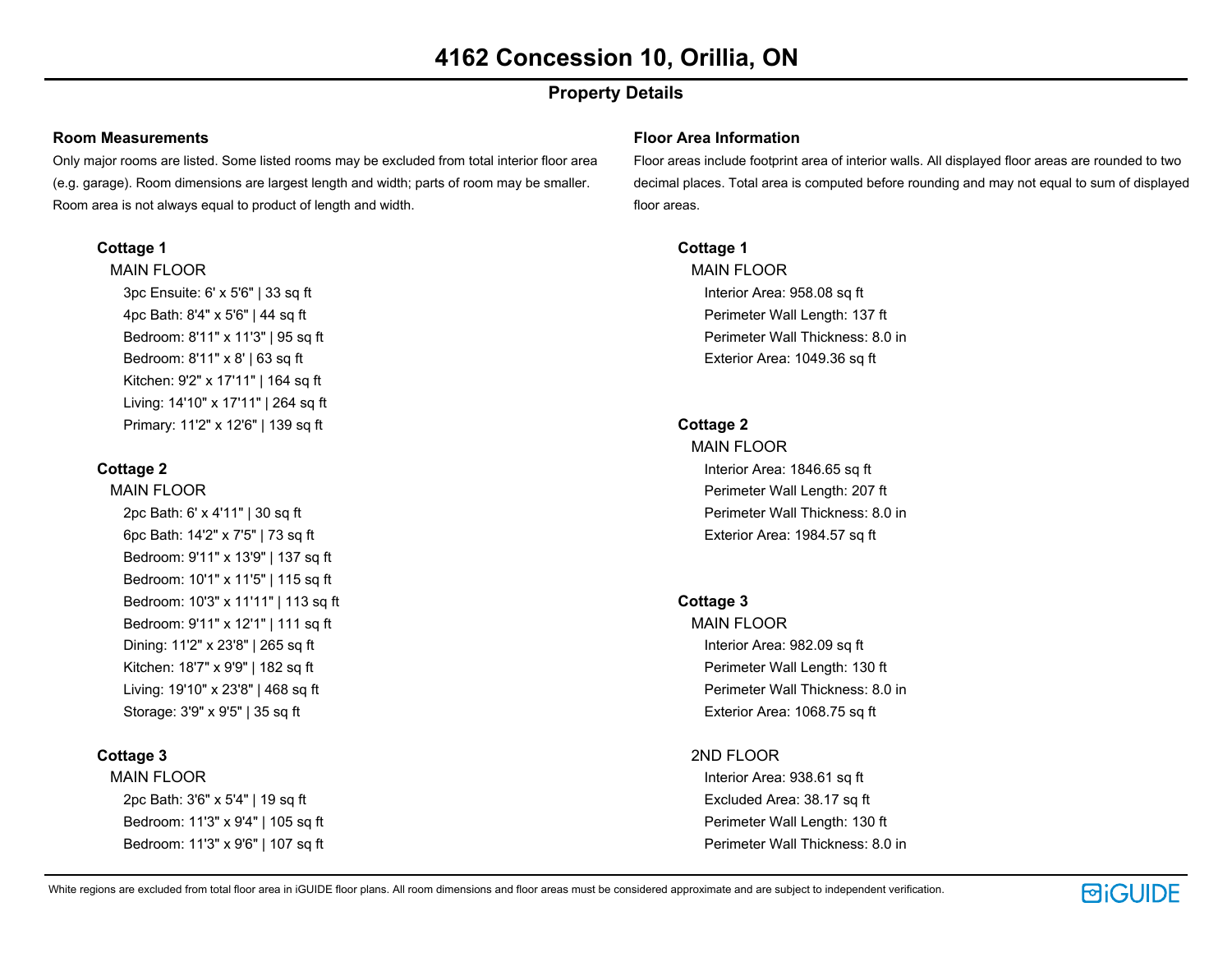# **Property Details**

#### **Room Measurements**

Bedroom: 10'9" x 10'11" | 117 sq ft Bedroom: 11'3" x 9'11" | 112 sq ft Kitchen: 7'5" x 5'4" | 40 sq ft Living: 14'5" x 22'5" | 250 sq ft

#### 2ND FLOOR

5pc Bath: 10'9" x 7'2" | 77 sq ft Bedroom: 10'10" x 10'11" | 118 sq ft Bedroom: 10'9" x 9'11" | 107 sq ft Bedroom: 11' x 10' | 110 sq ft Bedroom: 11' x 12'2" | 133 sq ft Bedroom: 11' x 12'1" | 133 sq ft

#### **Floor Area Information**

Exterior Area: 1025.05 sq ft

**Total Above Grade Floor Area** Cottage 1 Interior: 958.08 sq ft **Cottage 1 Exterior: 1049.36 sq ft**

Cottage 2 Interior: 1846.65 sq ft **Cottage 2 Exterior: 1984.57 sq ft**

Cottage 3 Interior: 1920.70 sq ft Cottage 3 Excluded: 38.17 sq ft **Cottage 3 Exterior: 2093.80 sq ft**

Customer Name: Clarke Muskoka Team Customer Company: Royal LePage Lakes of Muskoka Clarke Muskoka Realty Prepared: Oct 21, 2021

Produced by Madden Photography/ 705-321-3146 | pjmadden@sympatico.ca maddenphotography.ca